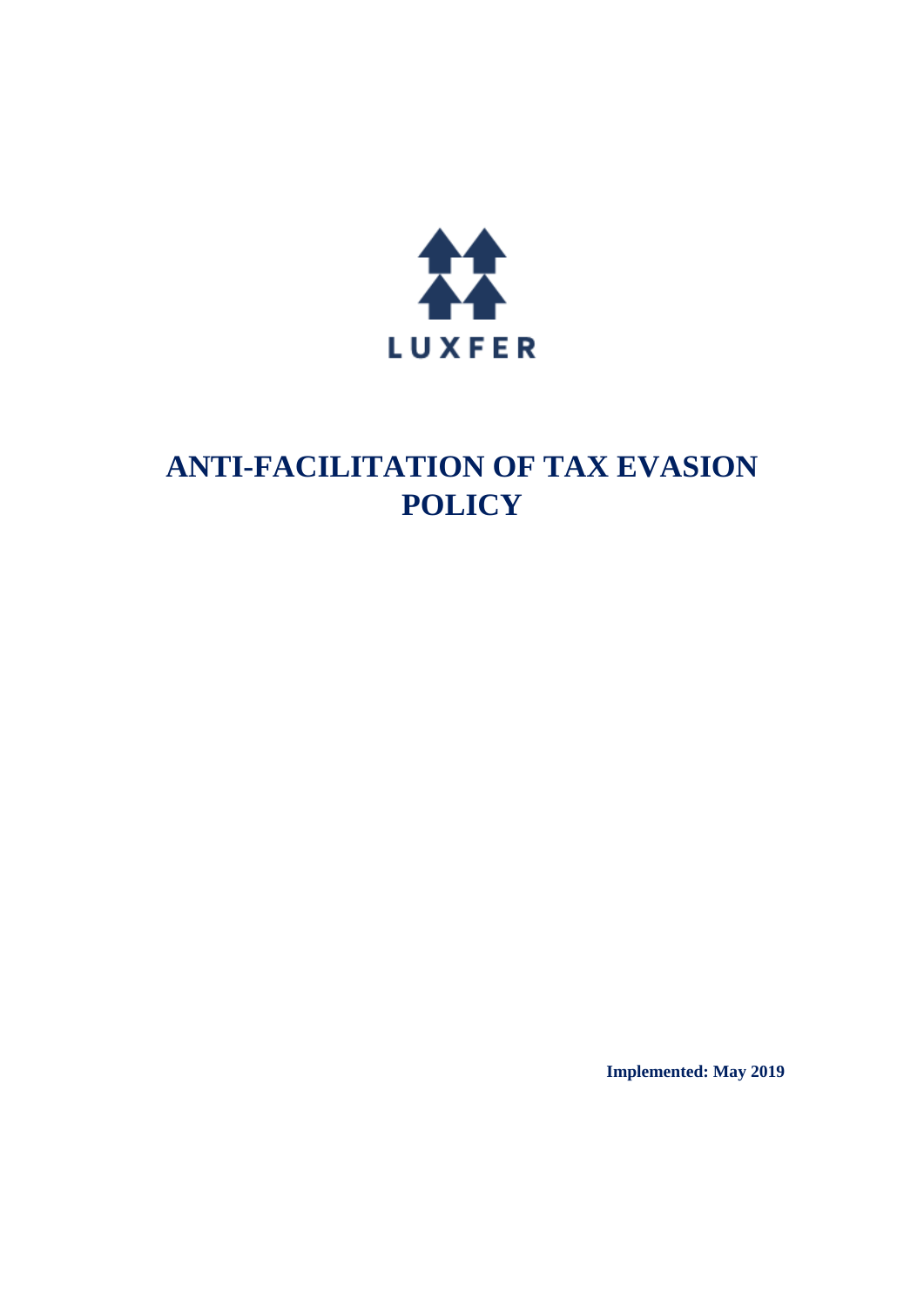Luxfer Holdings PLC and its subsidiary companies ("Luxfer") have a zero-tolerance approach to tax evasion and the facilitation of tax evasion, whether under UK law or under the law of any foreign country. This document sets out Luxfer's and its employees' responsibilities in observing and upholding Luxfer's values, as well as the procedures required to comply with the policy.

The Criminal Finances Act came into effect in the UK in 2017 and facilitated the reenforcement of policies against the act of or facilitation of tax evasion. Luxfer has an expectation of compliance with all laws relevant to countering tax evasion, including the Criminal Finances Act 2017.

## **Responsibility for this POLICY**

The Executive Leadership Team (ELT) will review this policy annually, and Luxfer's legal personnel will make any changes required to ensure it covers all applicable legal, regulatory and ethical obligations.

Members of the ELT have day-to-day responsibility for implementing this policy within their respective business/platform and have a specific responsibility to set an appropriate standard of behaviour, to lead by example and to ensure that those they manage adhere to this policy and promote the aims and objectives of Luxfer, as well as compliance with relevant legislation.

Internal control systems and procedures shall be subject to regular risk assessments.

All employees are responsible for the success of this policy and should ensure they use it to disclose any suspected danger or wrongdoing.

## **The Offence:**

In general terms, the criminal offence of tax evasion is committed where a person (known here as 'A') knowingly takes steps to fraudulently reduce the amount of tax that they should otherwise have paid. A person ('B') commits the criminal offence of facilitation of fraudulent tax evasion if they are deliberately and dishonestly concerned in, or take steps with a view to, assisting A to fraudulently evade tax. Both A and B will have committed a criminal offence under existing UK law. The new criminal offence means that Luxfer may also have committed an offence if B criminally facilitated the tax evasion while acting in their capacity as an associate of Luxfer.

## Remember:

• The person who knowingly facilitates tax evasion can be as guilty as the person who evades the tax;

• Luxfer may still be guilty of an offence under UK law even if the facilitation activity is committed overseas and, if UK tax is evaded, irrespective of whether it would be illegal under local law;

• If the facilitation activity takes place in the UK or concerns a UK company, branch, person or other entity, the offence will in certain circumstances extend to cover the evasion of tax in jurisdictions other than the UK; and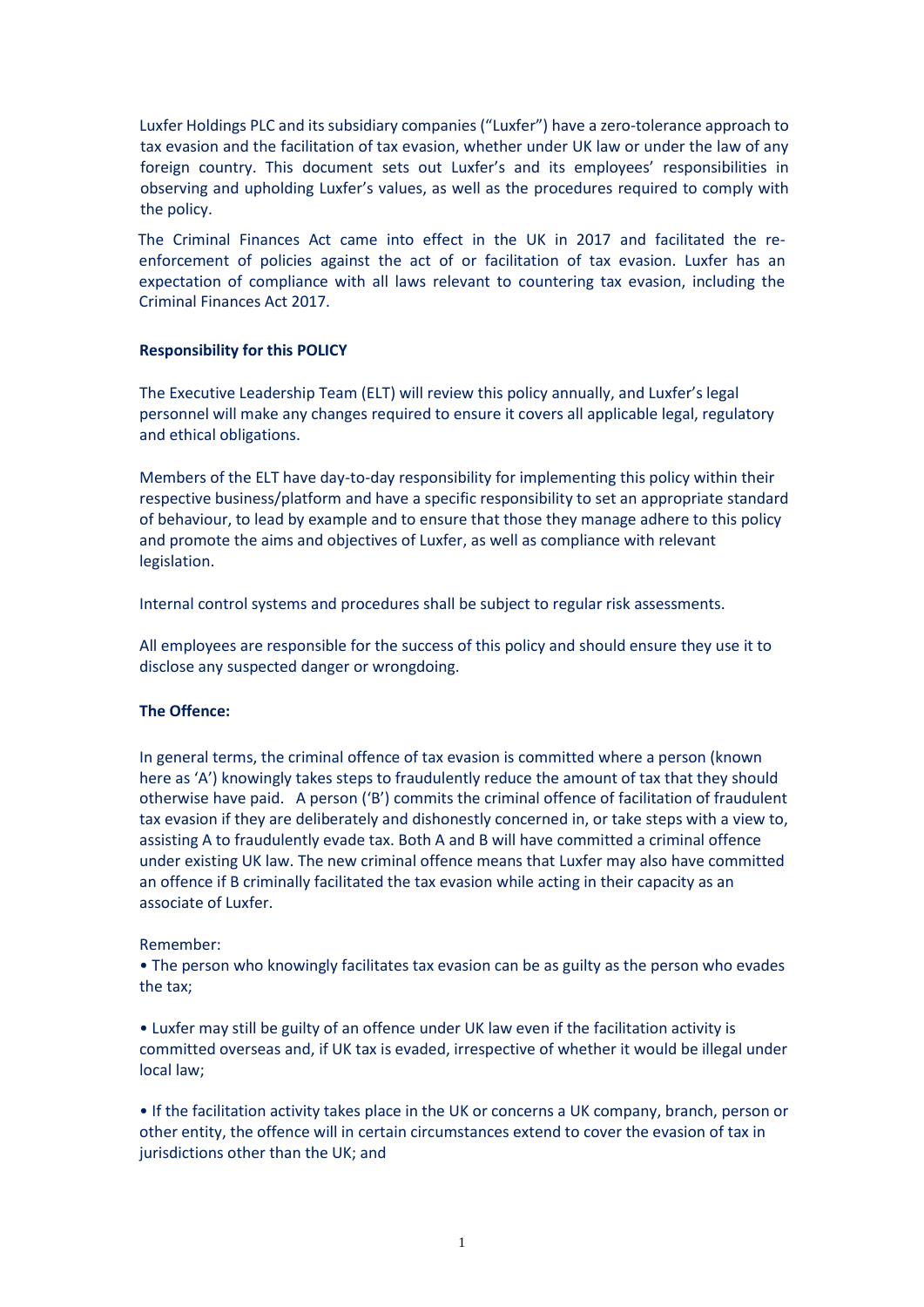• Fraudulent tax evasion and the deliberate and dishonest facilitation of fraudulent tax evasion are criminal offences, and Luxfer will, in appropriate circumstances, bring any such activity that it identifies to the attention of the relevant authorities.

## **POLICY STATEMENT**

- 1.1 Luxfer is committed to conducting its business in an honest and ethical way, complying with all applicable legislation and guidance.
- 1.2 The purpose of this document is to:
	- (a) set out a clear policy against tax evasion and the facilitation of such an offence;
	- (b) define the responsibilities of the Luxfer companies, their employees and associated persons in complying with this policy;
	- (c) provide guidance on how to recognize and deal with tax evasion and actions facilitating it;
	- (d) provide guidance on assessing the risk of exposure resulting from potentially facilitating, or potential facilitation of, the offence of tax evasion and the elimination or mitigation of such risk; and
	- (e) encourage employees and associated persons to report any suspicion of such behavior through appropriate channels.
- 1.3 Under the Act, the Company could face an unlimited fine should it face a criminal conviction for committing tax evasion or failing to prevent facilitation of tax evasion. The impact on the Company's reputation would be significantly detrimental and could restrict Luxfer from operating in restricted markets or being awarded contracts.
- 1.4 The legislation also applies similarly to non-UK tax issues and is therefore considered to be applicable to all employees and associated persons that work for and on behalf of Luxfer.
- 1.5 Potential concern flag scenarios have been identified in Schedule 1 to help employees and associated persons identify where they may encounter issues. Each platform is expected to undertake its own risk assessments on this basis as often as is reasonably necessary.
- 1.7 This policy does not form part of any employee's contract of employment and it may be amended at any time.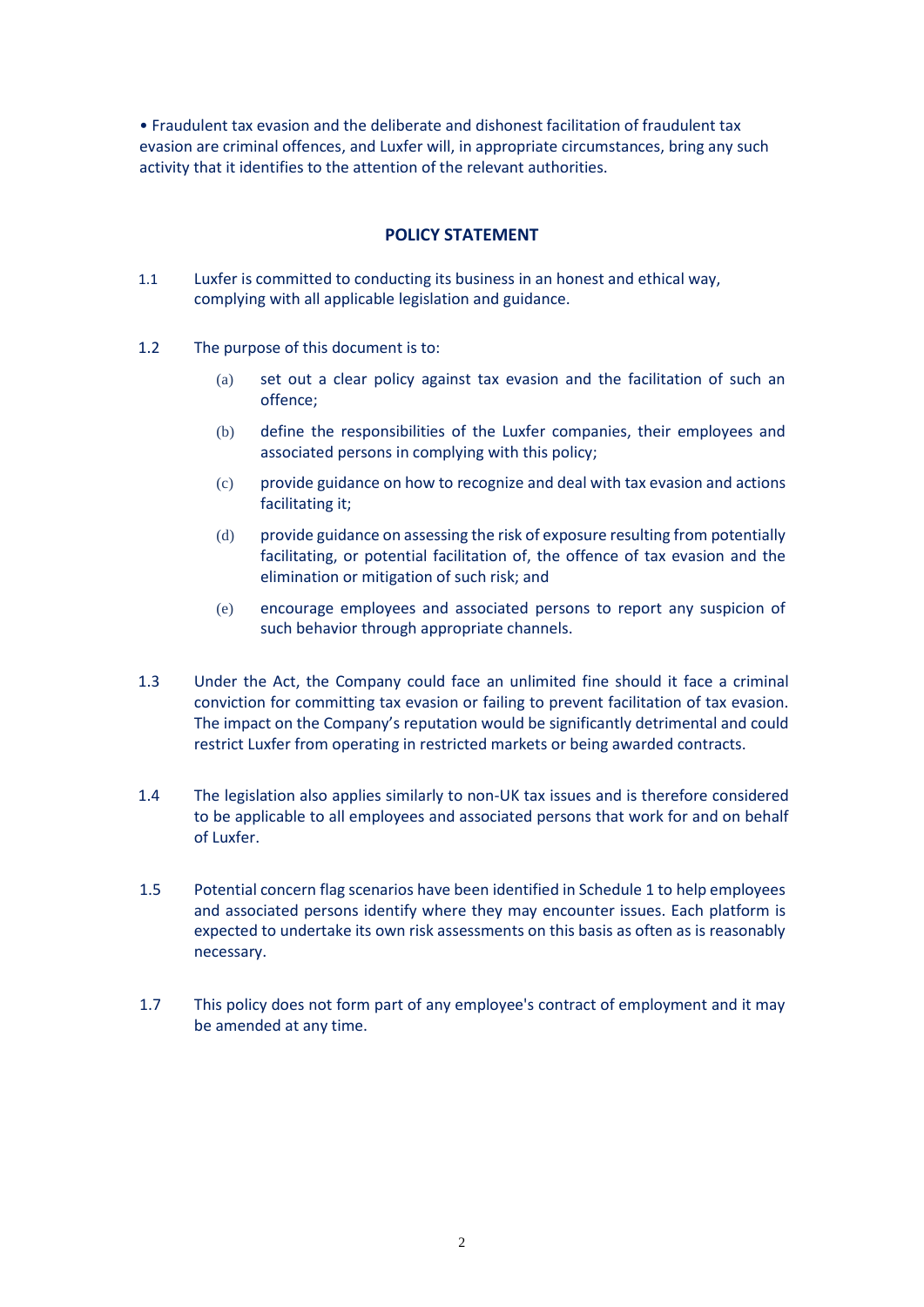# **DETAILS OF POLICY AND PROCEDURE**

Tax evasion is the illegal non-payment or under-payment of tax, through cheating the public revenue or fraudulently evading tax in the UK and other jurisdictions, which is a criminal offence. The offence requires an element of fraud, which means there must be deliberate action, or omission, with dishonest intent. This policy and the appropriate legislation covers tax evasion both in the UK and abroad.

To comply with the Criminal Finances Act and other associated legislation and regulation, it is imperative that employees or associated persons of Luxfer, do not:

- Engage in any form of facilitating tax evasion in the UK or abroad;
- Aid, abet or procure the commission of a tax evasion offence either in the UK or abroad;
- Fail to report any request or demand from a third party to facilitate tax evasion or suspected fraudulent activity pursuant to the evasion of tax by any other party;
- Engage in any activity that may lead to a breach of this policy;
- Threaten or otherwise retaliate against another individual who has refused to commit a tax evasion offence in the UK or abroad or who has raised concerns under this policy; or
- Engage in any offence under the law consisting of being knowingly concerned in, or taking steps with a view to, the fraudulent evasion of tax.

Tax evasion is not the same as tax avoidance. Tax evasion involves deliberate and dishonest conduct. Tax avoidance is not illegal and involves taking actions, within the law, to reduce or minimize tax payable (or maximize reliefs). However, aggressive tax planning schemes may be considered to be tax evasion in circumstances where an honest person would not consider that the proposed activity is legitimate and in compliance with the law.

In this policy, all reference to tax includes national insurance contributions.

#### **WHO IS COVERED BY THE POLICY?**

*EMPLOYEES* This policy applies **to all individuals** working at all levels and grades for Luxfer wherever they may be in the world, including directors, officers, managers, and all other employees (whether permanent, fixed-term or temporary).

*ASSOCIATED PERSONS* agents, distributors, consultants, contractors, trainees, apprentices, seconded staff, home workers, casual workers and agency staff, volunteers, agents, sponsors, representatives or any other person associated with Luxfer. It also applies to subsidiaries, joint ventures and organizations performing services for Luxfer, or their employees, wherever in the world located (collectively referred to as **associated persons** in this policy).

*THIRD PARTIES*In this policy, **third party** means any individual or organization an employee or an associated person comes into contact with during the course of their work and includes actual and potential customers, suppliers, distributors, business contacts, agents, advisers, and government and public bodies, including their advisors, representatives and officials, politicians and political parties.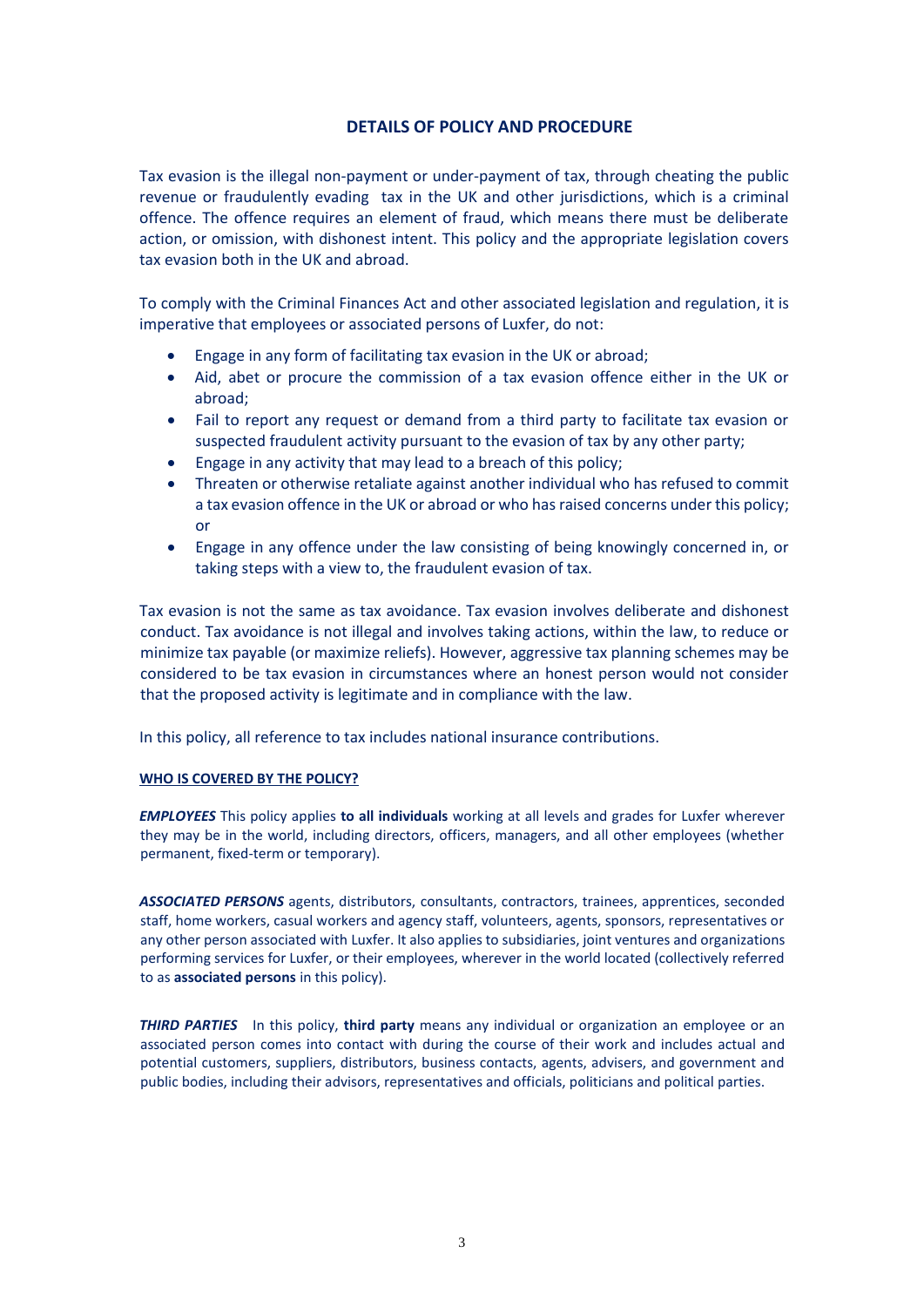#### **YOUR RESPONSIBILITIES**

Each employee and associated person has personal responsibility to ensure that he/she has read, understood and complies with this policy. Employees must notify their line manager or report in accordance with our Whistleblowing Policy, as soon as possible, if they believe or suspect a breach of this policy has occurred. For example, if you receive a request for assistance in circumstances where you know or suspect that the customer or third party intends to use that assistance to enable them to fraudulently evade tax, you should resist responding to the request immediately, state that you will need to consult with your line manager and then report as noted above as soon as possible.

Any employee who breaches this policy will face disciplinary action, which could result in dismissal for gross misconduct.

#### **PROTECTION**

Employees who refuse to be complicit in tax evasion, or those who raise concerns or report another party's wrongdoing, are sometimes worried about possible repercussions. Luxfer is committed to ensuring that no one suffers any detrimental treatment as a result of refusing to take part in illegal tax evasion or corruption, or because of reporting in good faith their suspicion about a potential breach of this policy. Detrimental treatment includes dismissal, disciplinary action, threats or other unfavorable treatment connected with raising a concern. If an employee believes that they have suffered any such treatment, they should inform their HR manager or other appropriate member of management.

## **TRAINING AND COMMUNICATION**

The managing directors of each business and leaders of other platforms shall ensure that:

- Mandatory training on this policy is provided, and that this training is completed;
- Training on this policy forms part of the induction process for all new employees; and
- Our zero-tolerance position and expectation of compliance, together with this policy, are communicated to all associated persons at the outset of a business relationship and as appropriate thereafter.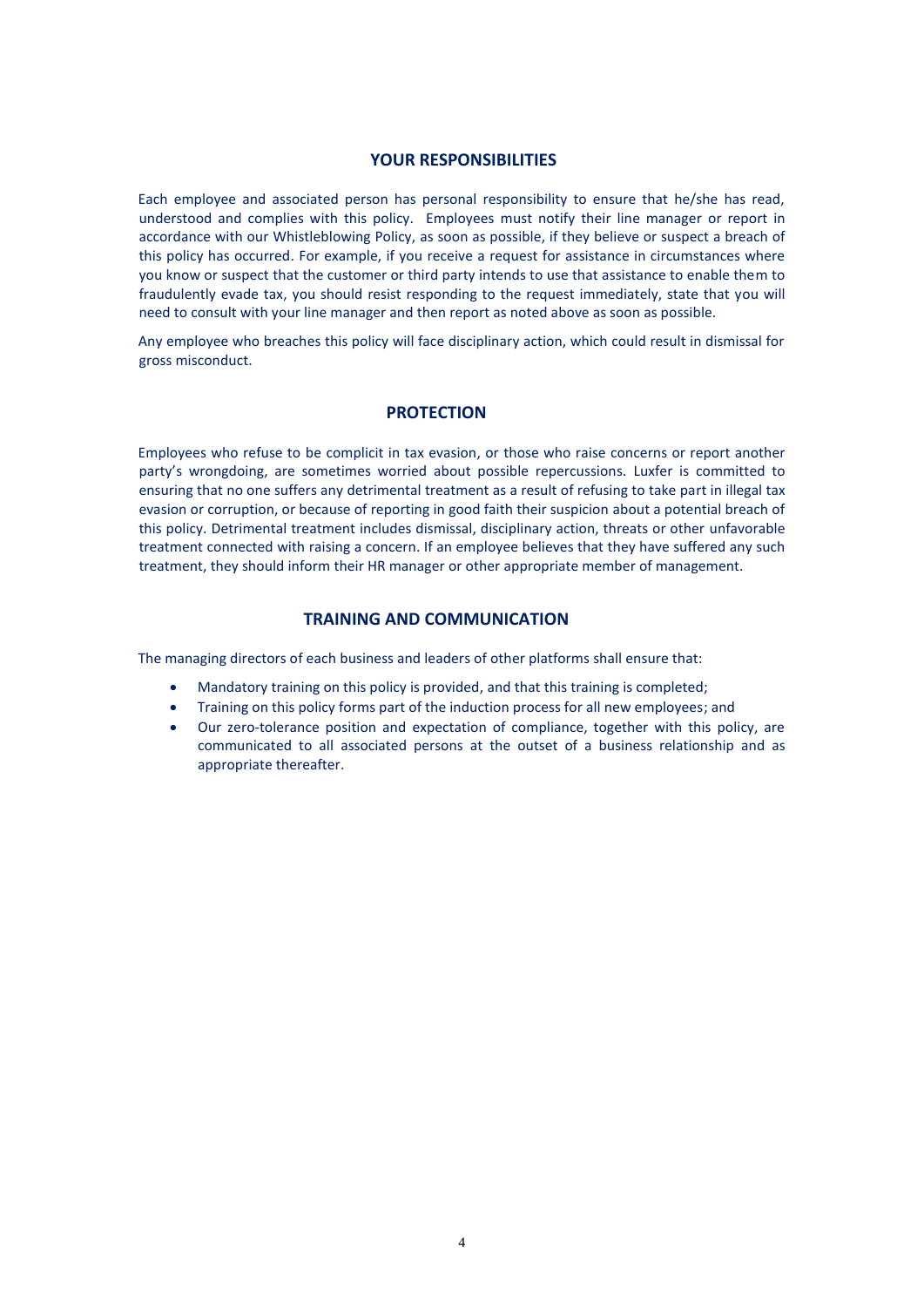## **SCHEDULE 1**

#### **SCENARIOS OF POTENTIAL CONCERN – "CONCERN FLAGS"**

This list of concern flags is not designed to be an exhaustive list, nor are they set out as definitive indicators of tax evasion or the facilitation of such an offence. These suggestions are designed to act as indicators of actions that should prompt further due diligence or consideration of the actions you are being asked to take or parties you are engaging with:

- a) You become aware, in the course of your work, that a third party has made or intends to make a false statement relating to tax, has failed to disclose income or gains to, or to register with, HMRC (or the equivalent authority in any relevant non-UK jurisdiction), has delivered or intends to deliver a false document relating to tax, or has set up or intends to set up a structure to try to hide income, gains or assets from a tax authority;
- b) You become aware, in the course of your work, that a third party has deliberately failed to register for VAT (or the equivalent tax in any relevant non-UK jurisdiction) or failed to account for VAT;
- c) A third-party requests payment in cash rather than through an account with a recognized bank and/or refuses to sign a formal commission or fee agreement, or to provide an invoice or receipt for a payment made;
- d) You become aware, in the course of your work, that a third party working for us as an employee asks to be treated as a self-employed contractor, but without any material changes to their working conditions, or a family member or friend requests this treatment without adequate support to that;
- e) A third-party requests that payment is made to a country or geographic location different from where the third party resides or conducts business;
- f) A third party to whom Luxfer has provided services requests that their invoice is addressed to a different entity, where Luxfer did not provide services to such entity directly;
- g) A third party to whom Luxfer has provided services asks us to change the description of services rendered on an invoice in a way that seems designed to obscure the nature of the services provided;
- h) You receive an invoice from a third party that appears to be non-standard or customized;
- i) A third-party refuses to put terms in writing or asks for contracts and other documentation to be backdated;
- j) You notice that Luxfer has been invoiced for a commission or fee payment that appears too large or too small, given the service stated to have been provided;
- k) A third party requests or requires the use of an agent, intermediary, consultant, distributor or supplier that is not typically used by or known to Luxfer;